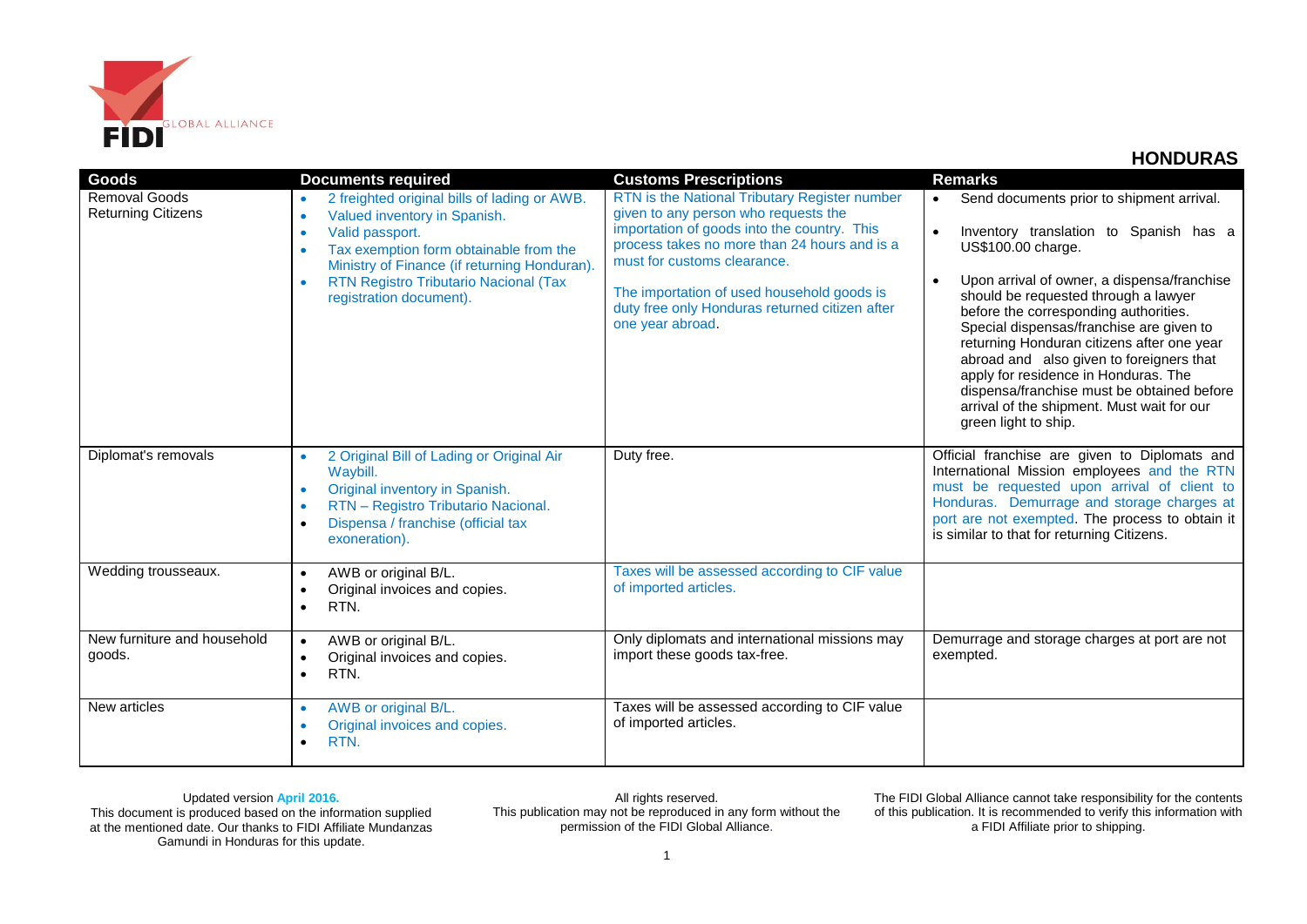

| Goods                                        | <b>Documents required</b>                                                                                                                                                                                                                                                  | <b>Customs Prescriptions</b>                                      | <b>Remarks</b>                                                                                                                                                                                                                                                                                          |
|----------------------------------------------|----------------------------------------------------------------------------------------------------------------------------------------------------------------------------------------------------------------------------------------------------------------------------|-------------------------------------------------------------------|---------------------------------------------------------------------------------------------------------------------------------------------------------------------------------------------------------------------------------------------------------------------------------------------------------|
| Household appliances                         | AWB or original B/L.<br>$\bullet$<br>Original purchase invoice w/4 copies.<br>$\bullet$<br>Packing list.<br>$\bullet$<br>RTN.<br>$\bullet$                                                                                                                                 |                                                                   |                                                                                                                                                                                                                                                                                                         |
| <b>Electrical appliances</b>                 | AWB or original B/L.<br>$\bullet$<br>Original purchase invoice w/4 copies.<br>$\bullet$<br>Packing list.<br>$\bullet$<br>RTN.<br>$\bullet$                                                                                                                                 |                                                                   |                                                                                                                                                                                                                                                                                                         |
| Presents, Souvenirs                          | AWB or original B/L.<br>$\bullet$<br>Original purchase invoice w/4 copies.<br>$\bullet$<br>Packing list.<br>$\bullet$<br>RTN.<br>$\bullet$                                                                                                                                 |                                                                   |                                                                                                                                                                                                                                                                                                         |
| Works of Art, Antiques                       | AWB or original B/L.<br>$\bullet$<br>Original purchase invoice w/4 copies.<br>$\bullet$<br>Packing list.<br>$\bullet$<br>RTN.<br>$\bullet$                                                                                                                                 | Works of art and antiques (more than 100<br>years) pay 27% taxes. |                                                                                                                                                                                                                                                                                                         |
| Motor vehicles                               | Original purchase invoice.<br>$\bullet$<br>Original Title of Property, listing vehicle's<br>$\bullet$<br>characteristics.<br>Original Bill of Lading.<br>RTN.<br>$\bullet$<br>Dispensa (franchise) only for a Diplomats,<br>$\bullet$<br>International Missions employees. |                                                                   | Original Bill of Lading must state all vehicle's<br>characteristics: make, serial number, type of<br>vehicle, chassis number, , engine number, type<br>of fuel, VIN, color, brand, model, year, CC, if not<br>stated a fine will be charged.<br>Automobiles may not be more than ten (10)<br>years old. |
| Other vehicles (bicycles, water<br>vehicles) | AWB or Original Bill of Lading.<br>$\bullet$<br>Original purchase invoices w/ copies.<br>$\bullet$<br>Original Title of Property.<br>RTN.                                                                                                                                  |                                                                   |                                                                                                                                                                                                                                                                                                         |

## Updated version **April 2016.**

This document is produced based on the information supplied at the mentioned date. Our thanks to FIDI Affiliate Mundanzas Gamundi in Honduras for this update.

All rights reserved. This publication may not be reproduced in any form without the permission of the FIDI Global Alliance.

The FIDI Global Alliance cannot take responsibility for the contents of this publication. It is recommended to verify this information with a FIDI Affiliate prior to shipping.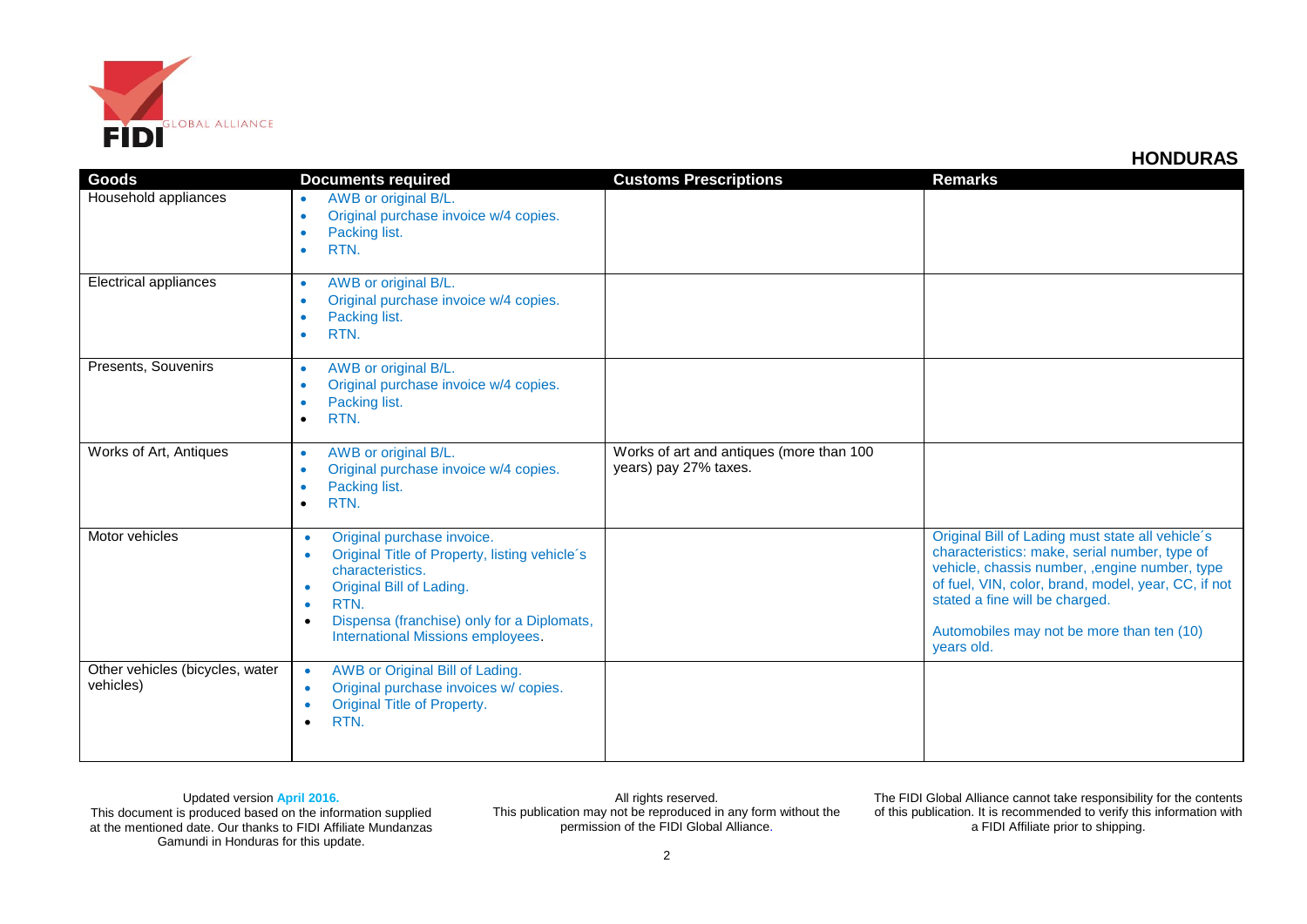

| <b>Goods</b>                            | <b>Documents required</b>                                                                                                                                                  | <b>Customs Prescriptions</b>                                                                      | <b>Remarks</b>                                                                                 |
|-----------------------------------------|----------------------------------------------------------------------------------------------------------------------------------------------------------------------------|---------------------------------------------------------------------------------------------------|------------------------------------------------------------------------------------------------|
| Machine appliances, spare<br>parts      | AWB or Original Bill of Lading.<br>$\bullet$<br>Original purchase invoices w/ copies.<br>$\bullet$<br><b>Original Title of Property.</b><br>$\bullet$<br>RTN.<br>$\bullet$ |                                                                                                   |                                                                                                |
| Alcohol, wine                           | AWB or Original Bill of Lading.<br>$\bullet$<br>Original purchase invoices w/ copies.<br>$\bullet$<br>Original Title of Property.<br>$\bullet$<br>RTN.<br>$\bullet$        | 62% tax.                                                                                          |                                                                                                |
| Tobacco, cigars                         | AWB or Original Bill of Lading.<br>$\bullet$<br>Original purchase invoices w/ copies.<br>$\bullet$<br>Original Title of Property.<br>$\bullet$<br>RTN.<br>$\bullet$        | 62% tax.                                                                                          |                                                                                                |
| Tins and Food                           | AWB or Original Bill of Lading.<br>$\bullet$<br>Original purchase invoices w/ copies.<br>$\bullet$<br>Original Title of Property.<br>٠<br>RTN.<br>٠                        |                                                                                                   | We suggest not to include foods, delays the<br>customs clearance and special permits required. |
| Medicines, narcotics, drugs,<br>carpets | AWB or Original Bill of Lading.<br>$\bullet$<br>Original purchase invoices w/ copies.<br>$\bullet$<br><b>Original Title of Property.</b><br>$\bullet$<br>RTN.<br>$\bullet$ |                                                                                                   | Medicines are duty free. Narcotics and drugs<br>must consult before importation                |
| Pets                                    | Phytosanitary permit from origin<br>$\bullet$<br>country.<br>Complete vaccination record.<br>$\bullet$<br>Original of the airway bill.<br>$\bullet$<br>RTN.<br>$\bullet$   |                                                                                                   |                                                                                                |
| Sporting firearms and<br>ammunition     | AWB or Original Bill of Lading.<br>$\bullet$<br>Original purchase invoices.<br>$\bullet$<br>RTN.<br>$\bullet$                                                              | Secretary of Defence permit must be requested<br>prior to importation of firearms and ammunition. |                                                                                                |

Updated version **April 2016.** This document is produced based on the information supplied at the mentioned date. Our thanks to FIDI Affiliate Mundanzas Gamundi in Honduras for this update.

All rights reserved. This publication may not be reproduced in any form without the permission of the FIDI Global Alliance.

The FIDI Global Alliance cannot take responsibility for the contents of this publication. It is recommended to verify this information with a FIDI Affiliate prior to shipping.